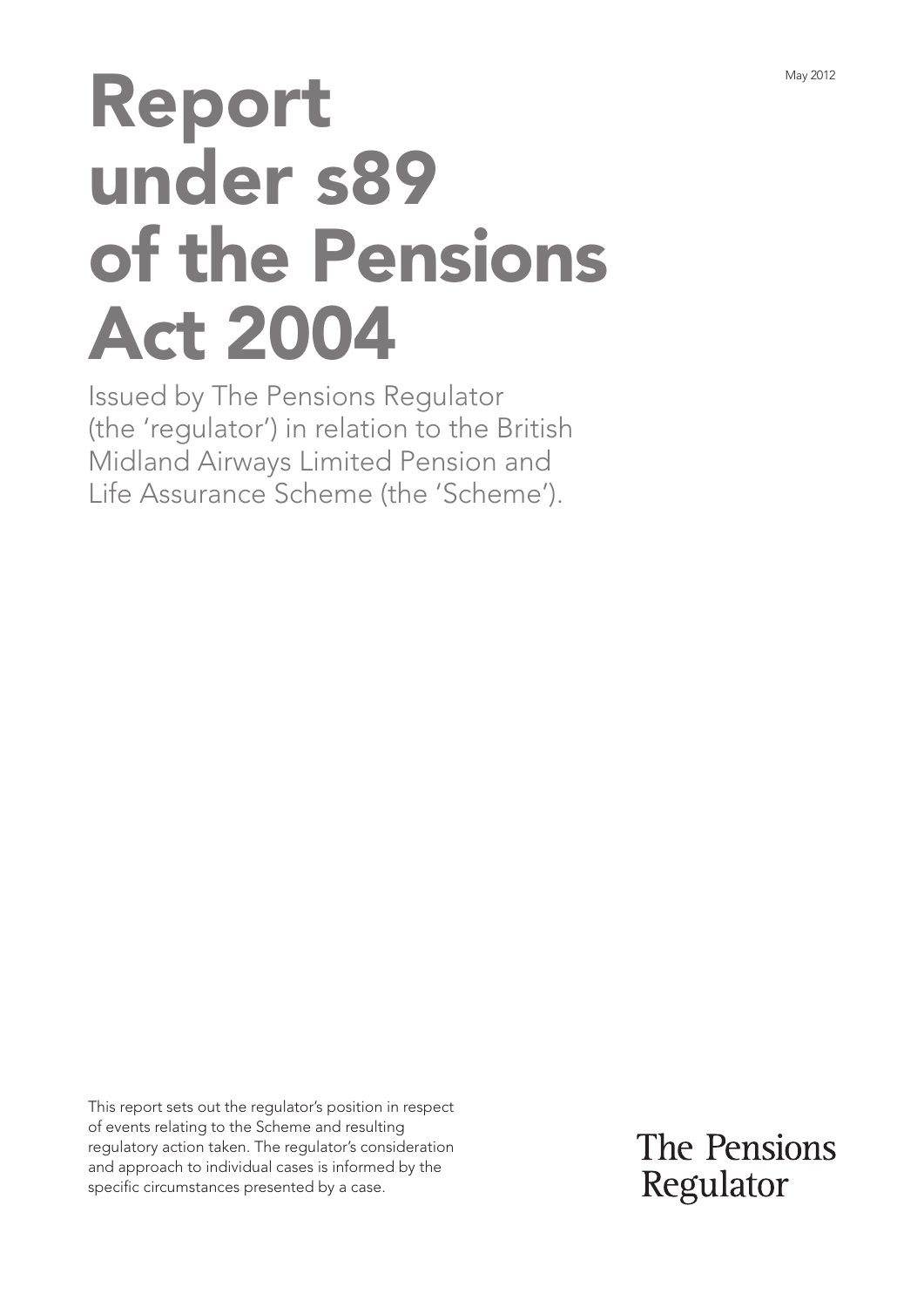# **Background**

The Scheme is a defined benefit (DB) occupational pension scheme. It has approximately 3,700 members.

Clearance was sought in respect of a proposed transaction, the details of which are outlined below. At that time, the Scheme's sole statutory employer was British Midland Airways Limited ('BMAL') which was part of **British Midland Limited** and its subsidiaries (together the 'BMI Group'). The BMI Group was a wholly owned subsidiary group of Deutsche Lufthansa AG ('Lufthansa') following the exercise of a put option in November 2009 by a previous major shareholder which led to Lufthansa becoming the 100% shareholder.

BMAL has been significantly loss-making over the last four years and has experienced significant cash outflows. In 2010, BMAL made an operating loss of £124 million on turnover of £782 million. Lufthansa has provided significant financial support to the BMI Group since 2009; the date at which it became the sole shareholder.

Following a strategic business review, Lufthansa concluded that (due to the BMI Group's ongoing financial difficulties), if a sale could not be achieved in the near future then, in the absence of any other options, the insolvency of the BMI Group appeared inevitable, as Lufthansa would not continue to lend its support. The Scheme's trustees (the 'Trustees') and their advisers were also of the view that in the absence of support from Lufthansa the BMI Group could not continue to operate as a going concern.

Although Lufthansa has never had any direct legal obligation to fund the Scheme, it was prepared to provide, voluntarily, a limited level of funding on a conditional basis.

In December 2011, a potential purchaser for the BMI Group was found and a share purchase agreement was entered into subject to certain conditions precedent (including competition clearance and clearance from the regulator).

A draft clearance application was submitted to the regulator in January 2012 requesting clearance in respect of a Contribution Notice and/or a Financial Support Direction. The events giving rise to the application for clearance involved a proposal to substitute LHBD Holding Limited, a shell company within the Lufthansa group, as the Scheme's principal and sole statutory employer, allowing responsibility for the Scheme to pass in full to the Lufthansa group and away from the BMI Group. The BMI Group was to be fully discharged of all pension scheme liabilities via a Scheme Apportionment Arrangement or Flexible Apportionment Arrangement, and also by discharge under the Scheme's trust deed and rules.

The Scheme had a funding deficit. This can be measured on a number of bases. However, the most recent figures available at the date of the application showed an estimated deficit on a 'buy-out' basis (ie the amount it would cost to secure members' benefits by purchasing annuities) of approximately £450 million and a deficit on the Pension Protection Fund's ('PPF') section 179 measure in the region of £230 million.

## Regulatory action

The Trustees, with the assistance of their professional advisers, explored a range of funding assumptions and recovery plans within the parameters of the support that Lufthansa was prepared to provide.

In light of the above analysis, the Trustees and Lufthansa reached an agreement in principle on the proposed funding arrangements for the Scheme. Lufthansa was prepared to provide, voluntarily, a limited level of funding on a conditional basis. This resulted in a 25 year recovery plan which would have required a significant degree of investment outperformance above the Trustees' proposed funding basis. Consequently, a sizeable proportion of the Scheme's assets were required to be invested in non-hedged asset classes over that period.

continued over...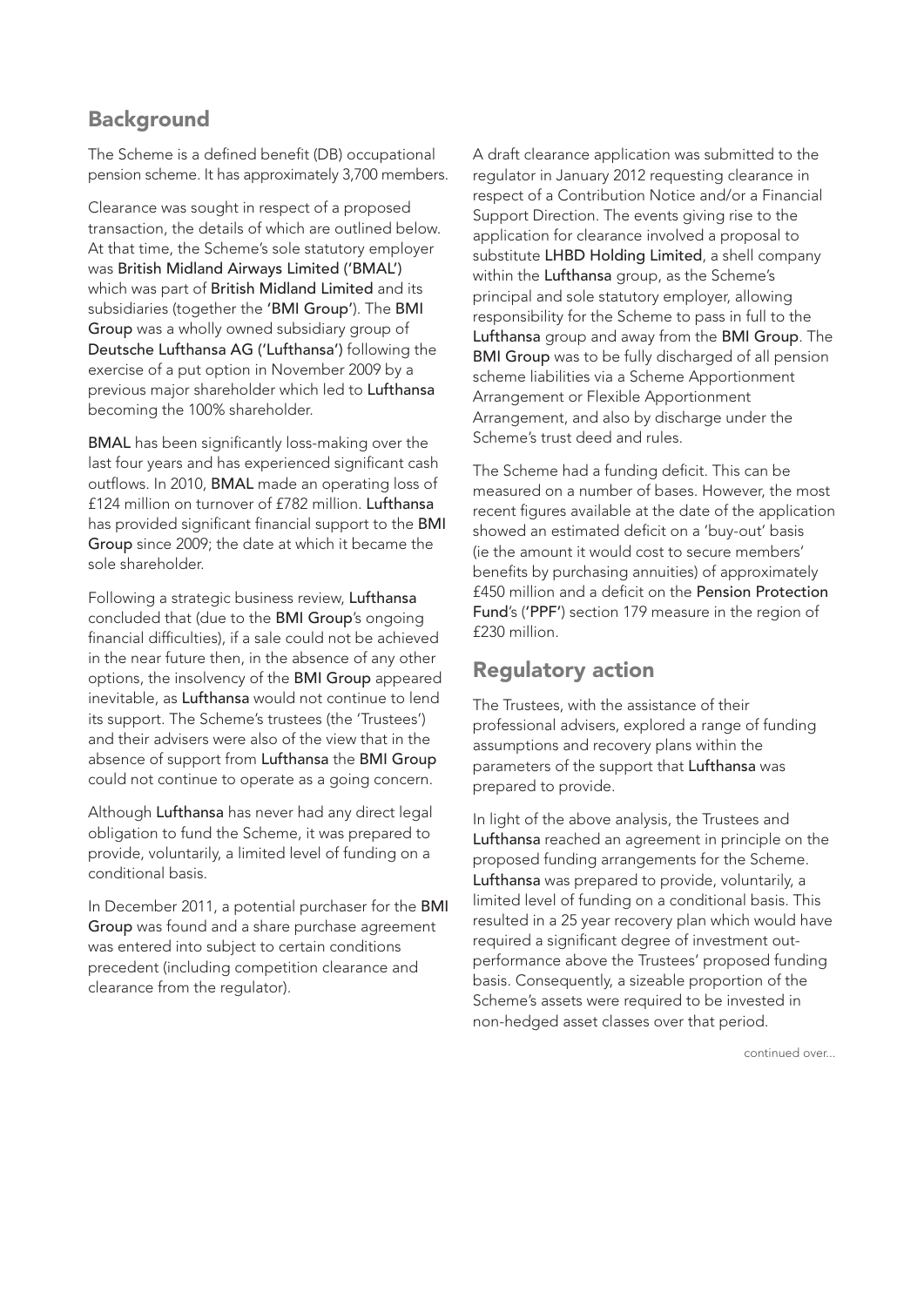#### Regulatory action continued...

When considering schemes in similar circumstances, one of the regulator's primary objectives is to help trustees and employers identify whether the scheme and its associated funding agreement are viable without a strong enough employer covenant to cope with the risk of the scheme's funding performance. Excessive funding or investment risk exposes all members (especially the younger scheme members) and the PPF.

Lufthansa was prepared to give a non-legally binding undertaking to the Trustees to discuss in good faith, in certain circumstances, any reasonable request in relation to additional funding. In keeping with its published guidance, the regulator was of the view that such a non-legally binding assurance might not protect the position of the Scheme.

### Is the recovery plan viable?

The regulator worked with the parties, including the PPF, to understand the corresponding level of funding and investment performance, and related risk, implicit within the proposals explored.

This further work highlighted that the proposed future contributions were insufficient in isolation to prevent the deterioration in the Scheme's funding position. This meant that the proposed funding agreement was almost wholly reliant on achieving investment out-performance to reduce the existing funding deficit and limit further deterioration. Furthermore, under a significant number of scenarios it was shown that the Scheme would not have sufficient assets to pay benefits in full to all members and in a number of extreme scenarios the Scheme would run out of money completely at an earlier stage.

The analysis also indicated that the value of future contributions was expected to do no more than broadly meet the additional PPF liabilities which would have arisen as a result of the Scheme continuing to operate as a going concern. This meant that the PPF would be solely reliant on the Scheme's investment performance to reduce the PPF deficit. Given that the PPF has no influence on the investment strategy, the PPF levy payers would effectively be underwriting the investment risk being run by the Scheme. In a significant number of scenarios PPF entry was inevitable but at a higher cost to the PPF.

Based on this information the regulator concluded that, in view of the funding and investment risk associated with the proposal, and in the absence of a legal commitment to contribute beyond the prescribed conditional and capped amount, the continuation of the Scheme would not be in the interests of the generality of the members or the PPF.

## Are moral hazard powers available?

Having considered the specific circumstances, the regulator came to the view that its 'moral hazard' powers<sup>1</sup> (ie Financial Support Direction and/or Contribution Notice) were not available. This view was informed by the fact that, in the regulator's opinion, not all of the relevant legal tests were met. An important factor in the regulator's consideration in this case was the benefit received by BMAL in view of the significant funding that Lufthansa provided during the period of its ownership, which enabled BMAL to continue as a going concern and pay contributions to the Scheme.

continued over...

1